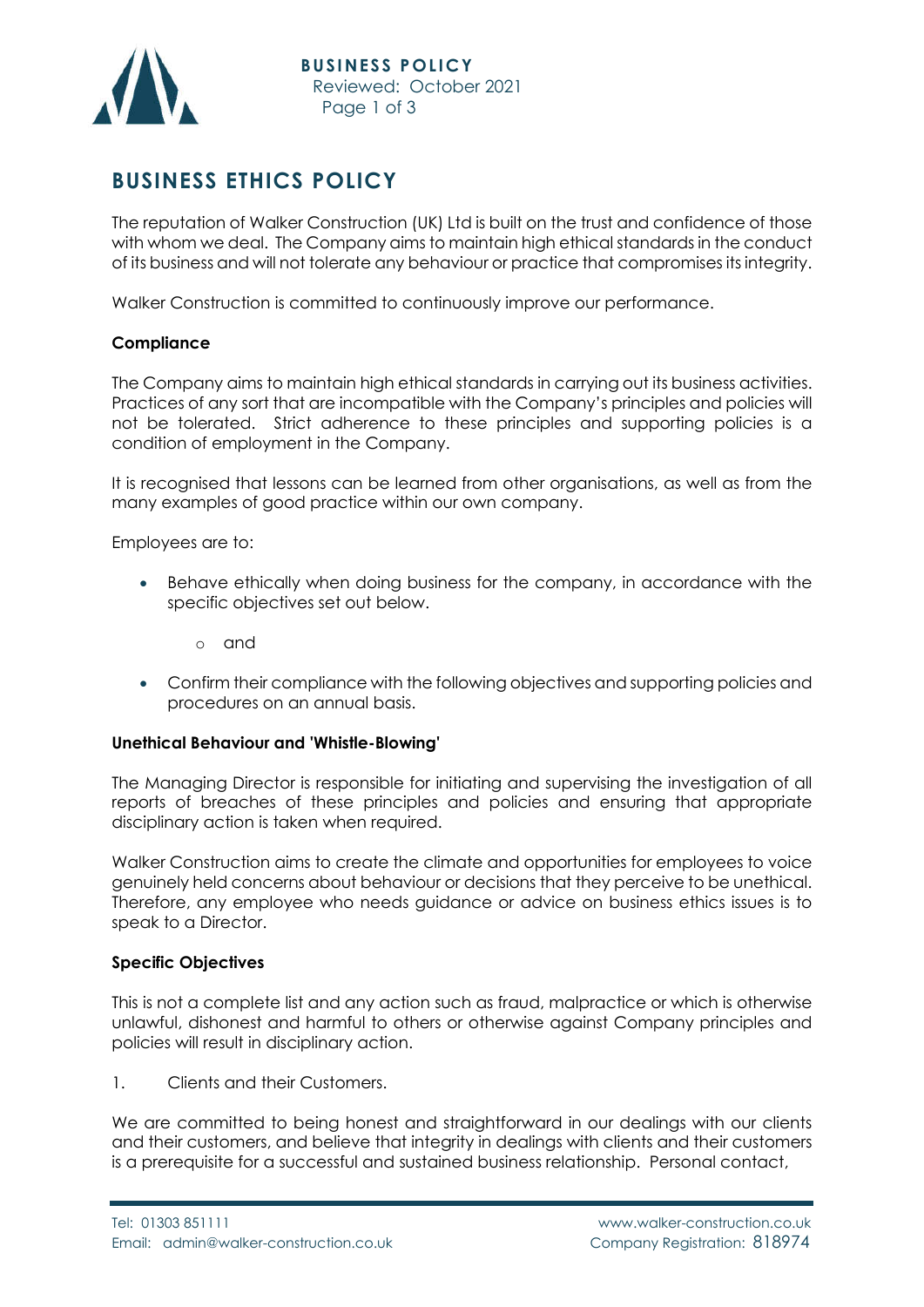

helpful and responsive action are features of the service we provide to develop long-term relationships. Therefore, the Company will:

- Understand, meet and strive to exceed the needs of our clients and their customers.
- Operate within the best practices of the industries in which it competes and in a manner that makes Walker Construction easy to do business with.
- Respect the confidentiality of information that we might obtain and retain in relation to clients and their customers.
- Take all reasonable care to avoid untruths, concealment and overstatement in all advertising and other public communications.
- 2. Company Shareholders.

The Company is committed to maintaining the highest standards in the best interests of our employees and shareholders.

The Company will:

Protect the interests of shareholders and treat them all fairly.

- Provide timely and truthful financial information in accordance with statutory requirements.
- Communicate its business principles, policies and achievements.
- 3. Employees.

The Company is committed to high standards of employment practice and wishes to be recognised as a good employer. It will:

- Actively engage with employees through an open communication process.
- Pay a fair wage for a fair day's work, recognising the contributions made by individuals to the Company's success.
- Support employees in their own efforts in community work.
- Not tolerate any sexual, physical or mental harassment of its employees.

In addition, all employees will:

- Not use any information that they receive in the course of their business dealings for personal gain or any purpose except that for which it is given.
- Not to receive gifts and they may not give money or any gift of significant value to a client, nor may they accept any gift or service that could be construed as being intended as a bribe.
- Be alert to and report any fraudulent activities and maintain accurate company records to help prevent their occurrence.
- 4. Suppliers, Advisors and Agents.

The Company will aim to develop relationships with its suppliers, advisors and agents based on mutual trust and shared values. Therefore: